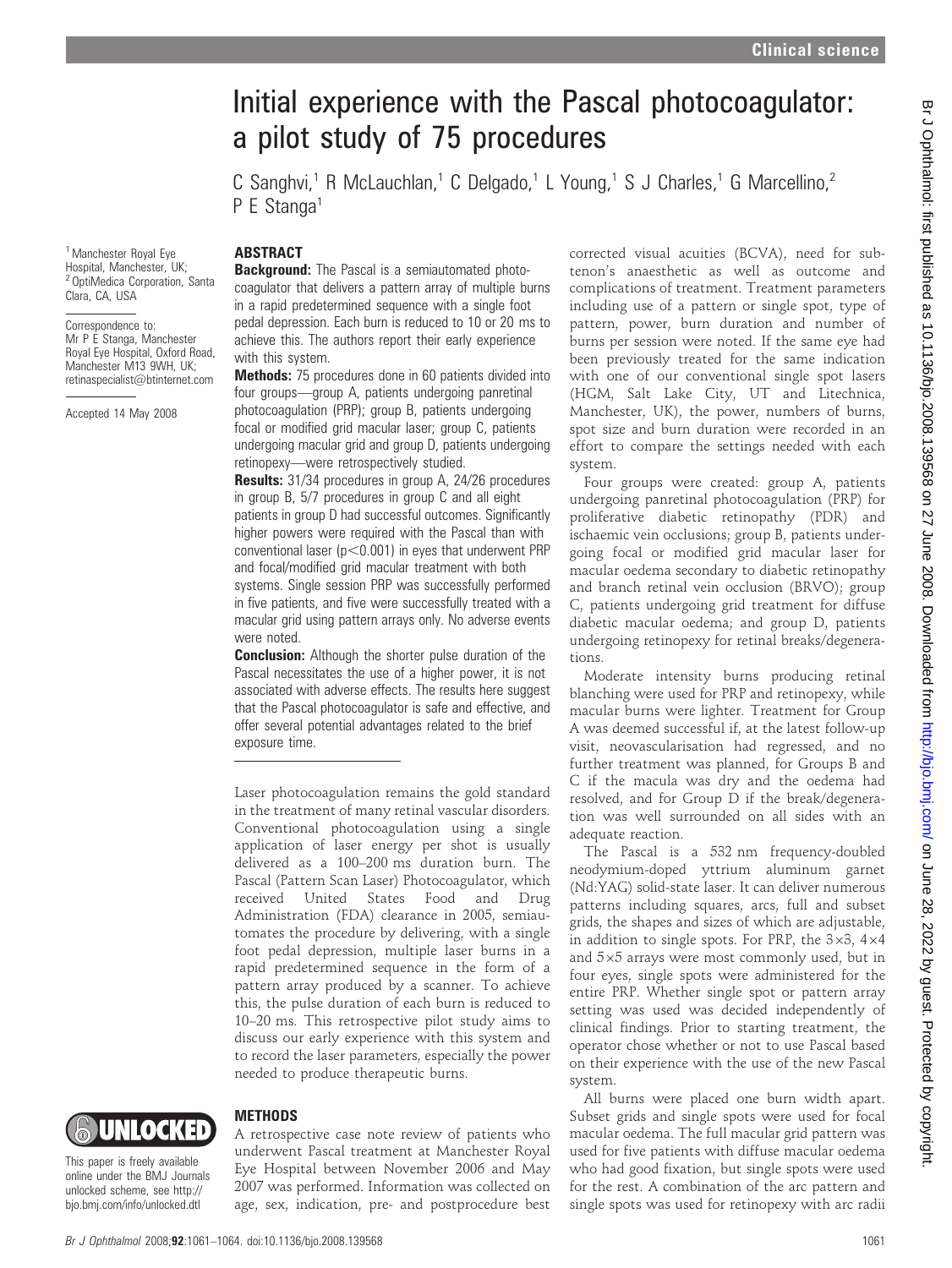between 2000 and 3200 µm. Groups A and D received 20 ms,  $200 \mu m$  spot size in air using a contact lens with a spot-size magnification factor of  $2 \times$  producing burns of approximately  $350-400 \mu m$  on the retina. Macular photocoagulation was performed using 10 ms exposures and a spot size of 100 µm in air which produced a  $\leq 100$  µm burn on the macula because a contact lens with a spot-size magnification factor of  $1\times$  was utilised. Laser uptake may vary within the same fundus due to contact lens curvature, refraction, eye curvature and tissue characteristics such as pigmentation, so power needs to be varied as with conventional lasers until the desired burn intensity is achieved. Though efforts were made to avoid previous laser burns by adjusting the location of the arrays as necessary or changing the array pattern, this could not always be achieved. No obvious side effects resulted from this conduct.

Data were analysed using SPSS (Statistical Package for Social Sciences V.13). Descriptive statistics were used to summarise data and explore groups. Visual acuities (VA) were converted from Snellen to logMar to explore changes in vision pre- to postlaser using the Sign and Kruskal–Wallis tests. For those patients in groups A or B who had both previous conventional laser and Pascal, differences between laser parameters were explored, particularly the power using T and Mann–Whitney U tests. A two-tailed p value of less than 0.05 was considered significant (0.95 level of confidence).

### RESULTS

In the study period, 121 procedures were performed, but a complete set of data was available in only 75 procedures done on 60 patients, of whom 32 (53.3%) were male, and 28 (46.7%) were female with a mean age of 58.9 years (SD 15.3, range 14– 86). VA did not differ significantly pre- to postprocedure  $(p = 0.359)$  in any group. There were 34 (45.3%) procedures in group A, 26 (34.7%) in group B, seven (9.3%) in group C and eight (10.7%) in group D (table 1).

Of the 34 Group A procedures, 29 (85.3%) were for PDR, three (8.8%) for vein occlusions (fig 1), one (2.9%) for ocular ischaemic syndrome and one (2.9%) for proliferative sickle retinopathy (PSR). The average laser power, number of burns and mean follow-up period for the whole of group A are listed in table 1.

Of the 34 PRP procedures, 12 (35.3%) used only the Pascal photocoagulator. For the remaining 22 (64.7%), the Pascal episode was for additional fill-in PRP, as they had previously had conventional laser photocoagulation, but this had not adequately controlled the neovascularisation. This group therefore

Table 1 Analysis of Pascal parameters, visual acuity and outcomes by group

|                                          | <b>Group A</b>  | <b>Group B</b> | Group C    | <b>Group D</b> |
|------------------------------------------|-----------------|----------------|------------|----------------|
| No. of procedures                        | 34              | 26             |            | 8              |
| Prelaser VA logMAR, mean (SD)            | 0.31(0.23)      | 0.30(0.24)     | 0.6(0.61)  | 0.01(0.19)     |
| Snellen equivalent                       | 6/12            | 6/12           | 6/24       | 6/6            |
| Postlaser VA logMAR, mean<br>(SD)        | 0.30(0.27)      | 0.22(0.24)     | 0.53(0.61) | 0.01(0.19)     |
| Snellen equivalent                       | 6/12            | 6/9            | 6/18       | 6/6            |
| Pascal power (mW), mean (SD)             | 389 (93.6)      | 135 (36.6)     | 154 (32.9) | 332 (105.5)    |
| Pascal no. of burns, mean (SD)           | 1180<br>(460.7) | 78 (45.3)      | 73 (33.8)  | 159 (102.2)    |
| Average follow-up in weeks,<br>mean (SD) | 10.8(5.9)       | 9.8(3.3)       | 8.0(5.5)   | 6.3(3.2)       |
| Successful outcome                       | 31/34           | 24/26          | 5/7        | 8/8            |

logMAR, logarithm of the minimal angle of resolution; VA, visual acuity.



Figure 1 Colour fundus photograph showing uniformly distributed and homogeneous laser burns produced with the Pascal photocoagulation system in a patient who underwent sectoral laser photocoagulation for ischaemic branch retinal vein occlusion.

allowed us to directly compare the laser power needed using a 100 ms burn for the conventional treatment with the laser power needed for the same eye during the Pascal episode using a 20 ms burn. The average power with the conventional photocoagulator for these 22 procedures was 235 mW (SD 57.2, range 170–400), and the mean number of burns was 738 (SD 231.2, range 320–1178). The Pascal parameters used for these 22 procedures were as follows: mean power was 396 mW (SD 100.2, range 250–750), and the mean number of burns was 1116 (SD 417.2, range 500–2063). The difference in powers used with the conventional and the Pascal lasers for these 22 patients was highly significant ( $p<0.001$ ), being 396 mW for Pascal compared with 235 mW for conventional laser. Though not specifically looked at in this study, it was generally



Figure 2 Red free fundus photographs of a macular grid applied using the Pascal pattern in diffuse diabetic macular oedema. Notice the evenly distributed burns.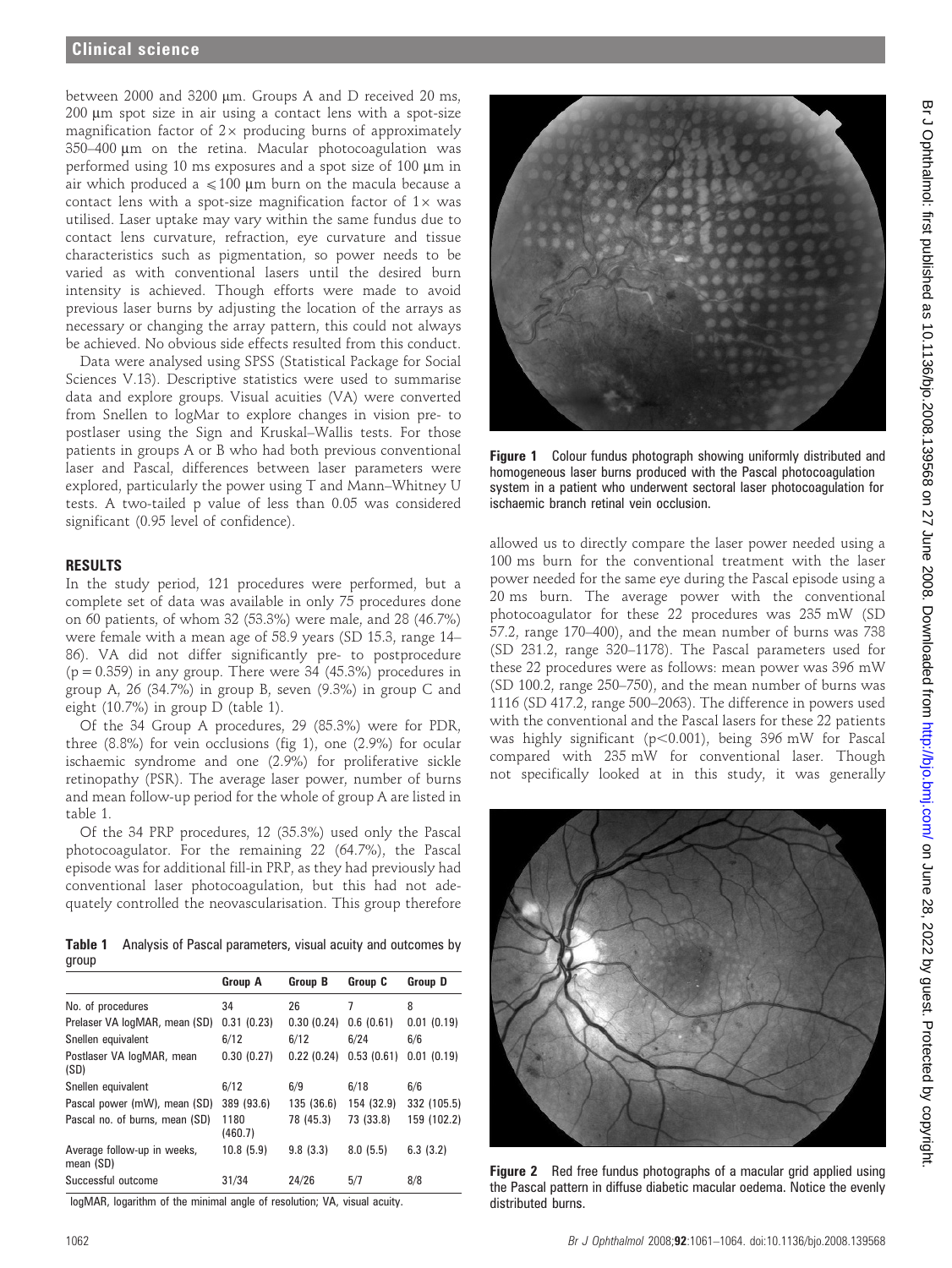

#### Figure 3 Retinopexy image.

acknowledged by operators that power had to be reduced when treating the peripheral retina in comparison with power used posterior to the equator.

Similarly, in these 22 patients, the mean number of burns given with Pascal (1116) was significantly greater than the mean number of burns given with conventional laser (738)  $(p = 0.004)$ . Of these 22 procedures, 19 were successful with regression of neovascularisation at their latest follow-up visit. Three eyes needed further laser. Three patients had needed a subtenon's anaesthetic for their conventional laser session, but none of them required it for their Pascal procedure.

Of the 12 PRP procedures done exclusively with the Pascal, five (41.7%) were performed in a single session, and the rest were fractionated into two episodes. The mean number of burns given during single session PRP was 1498 (SD 592.7, range 508–2069). None of the eyes with single session PRP developed any complications, and regression of neovascularisation was noted in all, with no further treatment planned at their last follow-up visit.

Group B included 26 procedures, of which three (11.5%) were focal treatments for macular oedema secondary to BRVO, and 23 (88.5%) were focal treatments for diabetic CSME. The average laser power, number of burns and mean follow-up period for the whole of group B are in table 1. Ten (38.5%) eyes had had previous focal macular laser in the same area using conventional laser with an average power of 100 mW (SD 21.6, range 70–140), spot size 50–100  $\mu$ m and burn duration of 50– 100 ms. The mean number of burns was 88 (SD 76.6, range 15– 276). For those 10 patients who had previous conventional laser, significantly higher powers were used for Pascal (143 mw) than conventional (100 mw) ( $p<0.001$ ) treatment. Following Pascal treatment, in 24 of the 26 procedures, the macula was dry, and no further laser was required. Two patients had residual CSME, of which one underwent further laser, and one had intravitreal triamcinolone acetonide injection (IVTA).

In Group C, there were seven eyes of six patients who underwent a macular grid, five using the Pascal pattern (fig 2) and two using single spots. The average laser power, number of burns and mean follow-up period for the whole of group C are listed in table 1. Two eyes did not achieve resolution of macular oedema and underwent IVTA injection.

Retinopexy (fig 3) was done using the Goldman 3 mirror lens. Application of an appropriately sized arc pattern was particularly advantageous, as one entire edge of the break could be sealed with a single footpedal depression as soon as a good view was obtained, making the procedure quick and easy. The treatment parameters are listed in table 1. All were successful with adequate laser reaction all around, and none needed further treatment.

Topical anaesthesia was sufficient in all groups, and none required any other anaesthetic. No complications related to laser treatment were noted in any patient. No effects were observed on blood vessels if the array inadvertently involved a retinal area traversed by blood vessels. None of the patients experienced bleeding of either retinal or choroidal origin. No effects were observed due to the operator being unable to avoid old laser burns in re-treatments. The results here reported are based on the data available. The procedures not included did not seem to differ noticeably from those presented.

#### **DISCUSSION**

During photocoagulation, the aim is to optimise thermally induced therapeutic effect but cause minimal retinal damage. Laser–tissue interaction is influenced by wavelength, spot size, power and exposure time. Retinal damage can be reduced by changing some of these parameters. Pascal technology utilises an exposure time of 10 ms for macular photocoagulation and 20 ms for PRP. Our experience reveals that this brief exposure requires a higher power to achieve the desired therapeutic lesion. Twenty-two eyes undergoing PRP in group A  $(n = 34)$  underwent photocoagulation with conventional laser and Pascal. There was a highly statistically significant difference in the mean power used between conventional laser (235 mW) and Pascal laser (396 mW) ( $p<0.001$ ). Similarly in group B, the mean power used was significantly higher with the Pascal system (143 mW) than with the conventional system (100 mW) ( $p<0.001$ ). A prospective case controlled randomised clinical trial comparing laser parameters and outcomes between two groups, one undergoing Pascal laser and the other a conventional laser, would be the ideal way to highlight the differences in power utilised by the two systems. Until these results are available, our data give an indication of the higher power settings needed with the Pascal system as compared with conventional photocoagulation.

However, these higher power levels required with the Pascal system did not result in any complications. This may be a reflection of the reduced laser energy per burn reaching the eye secondary to its shorter duration. Fluence is calculated as power×time/area, and provided that spot size remains unchanged, with a burn duration of 20 ms the fluence is less than with a 100 ms burn when titrating to the same burn intensity because of reduced diffusion of heat. In a histopathological study of rabbit eyes comparing the effects of various pulse durations and powers, the power required to produce ophthalmoscopically visible spots decreased with increasing pulse duration, but the cumulative pulse energy increased with pulse duration.<sup>1</sup> In conventional photocoagulation, a 400  $\mu$ m spot will produce a burn with a diameter greater than 400  $\mu$ m, whereas with a 20 ms pulse duration, the burn diameter will be less than the spot diameter. While the energy per pulse is reduced, the total energy delivered to the retina may be the same because more spots must be delivered to compensate for smaller burns.

There has been some concern that very short exposures may cause acoustic shock wave damage and haemorrhage. Some